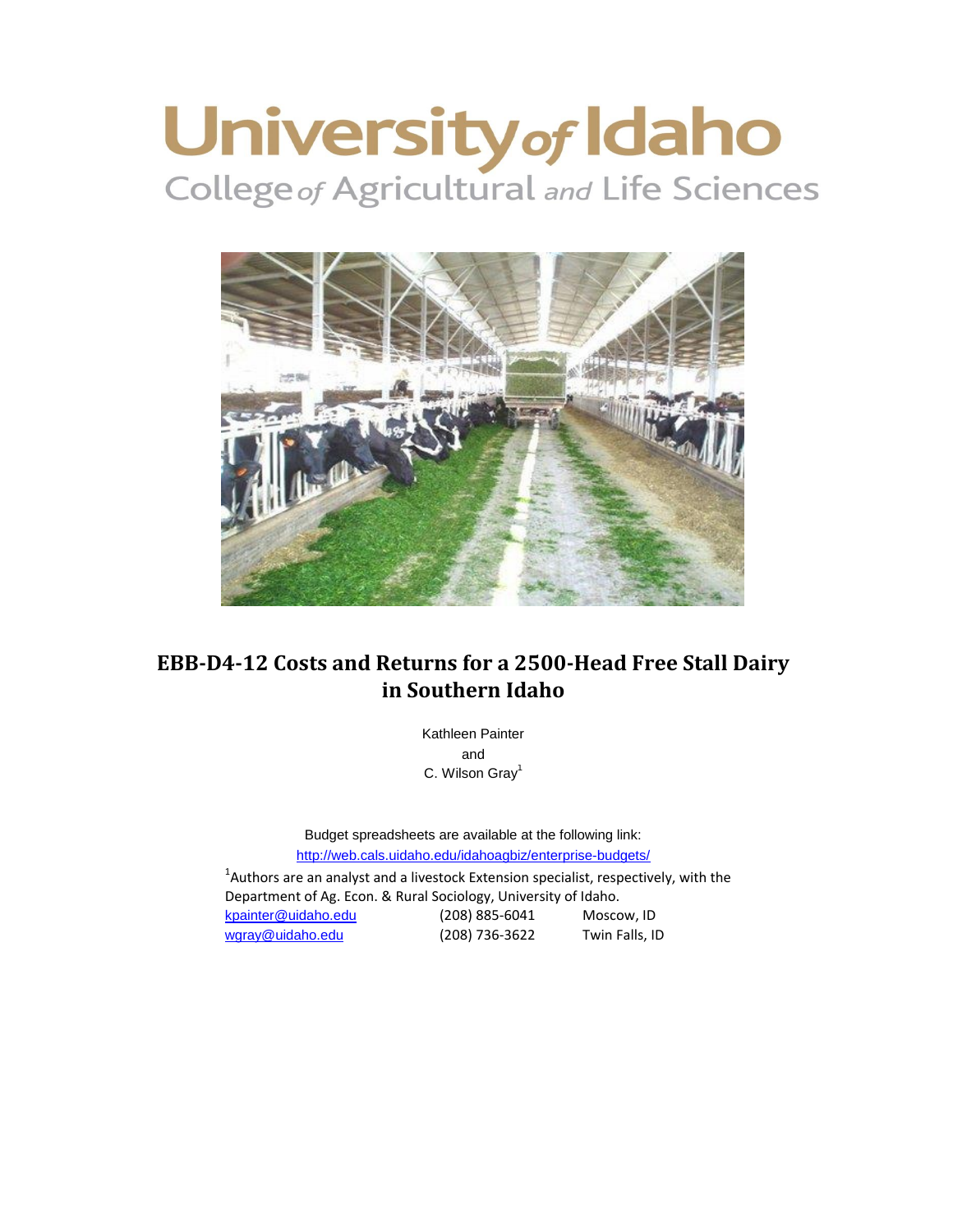## **Background & Assumptions**

 Economic costs are used in the University of Idaho costs and returns estimates. All resources are valued based on market price or opportunity cost. This budget represents the average costs and returns per cow associated with a 2500-cow dairy herd. The rolling 365-day 3.5% fat-corrected milk for the year is 23,376lb per cow, which is the state average for 2012. The herd is milked twice daily in a double 36 parallel parlor. Cows are grouped in three production strings and fed a total mixed ration.

 Free stalls provide housing for the milking cows. Loose housing is provided for dry cows. All pens have lock-type stanchions for herd management. The owner contributes to the daily labor requirement. The \$2,886 per cow facility investment is based on the best estimate of current cost and the average value of each component over its useful life.

## **Dairy Overview**

#### **Herd Information**

 The herd consists of 2500 cows total with 85 percent of cows in milk (2100 milking + 400 dry). The herd replacement rate is 40% annually (cull loss and mortality) with ready-to-calve heifers used as replacement (\$1,289 per head). The herd has a 8% mortality rate on mature cows and an average 13.8-month calving interval.

#### **Labor**

 As shown below in Table 1, all milking labor is hired (55 hours/day includes all cleanup). Feeding labor is hired labor (14 hours/day for feeding plus time to do rations). Facility management labor is split between hired (20 hours/ day) and owner (4 hours/day). Herd management labor is also split between the herd manager plus hired labor (21 hours/day) and the herd owner (4 hours/day). Manure is managed in open lots and removed twice a year by a custom operator. Feed lanes are scraped once or twice daily.

#### **Feeds**

 Total Mixed Rations (TMR) are combined with alfalfa using a vertical mixer. A base commodity mix is fed to all cows. In addition, the milking herd receives a supplement mix. These two blends are purchased are created by a consultant who creates rations based on current relative costs and cattle nutrient needs to meet the requirements of each group of cows. A representative daily feed ration would consist of hay, grain, and other supplements as shown in Table 2. Average total feed cost per cow for the herd is \$6.04 per day.

#### **Herd Health**

 Artificial insemination (AI) is used for breeding. Breeding, testing, veterinary services, and medicine are included in the annual veterinary services charge.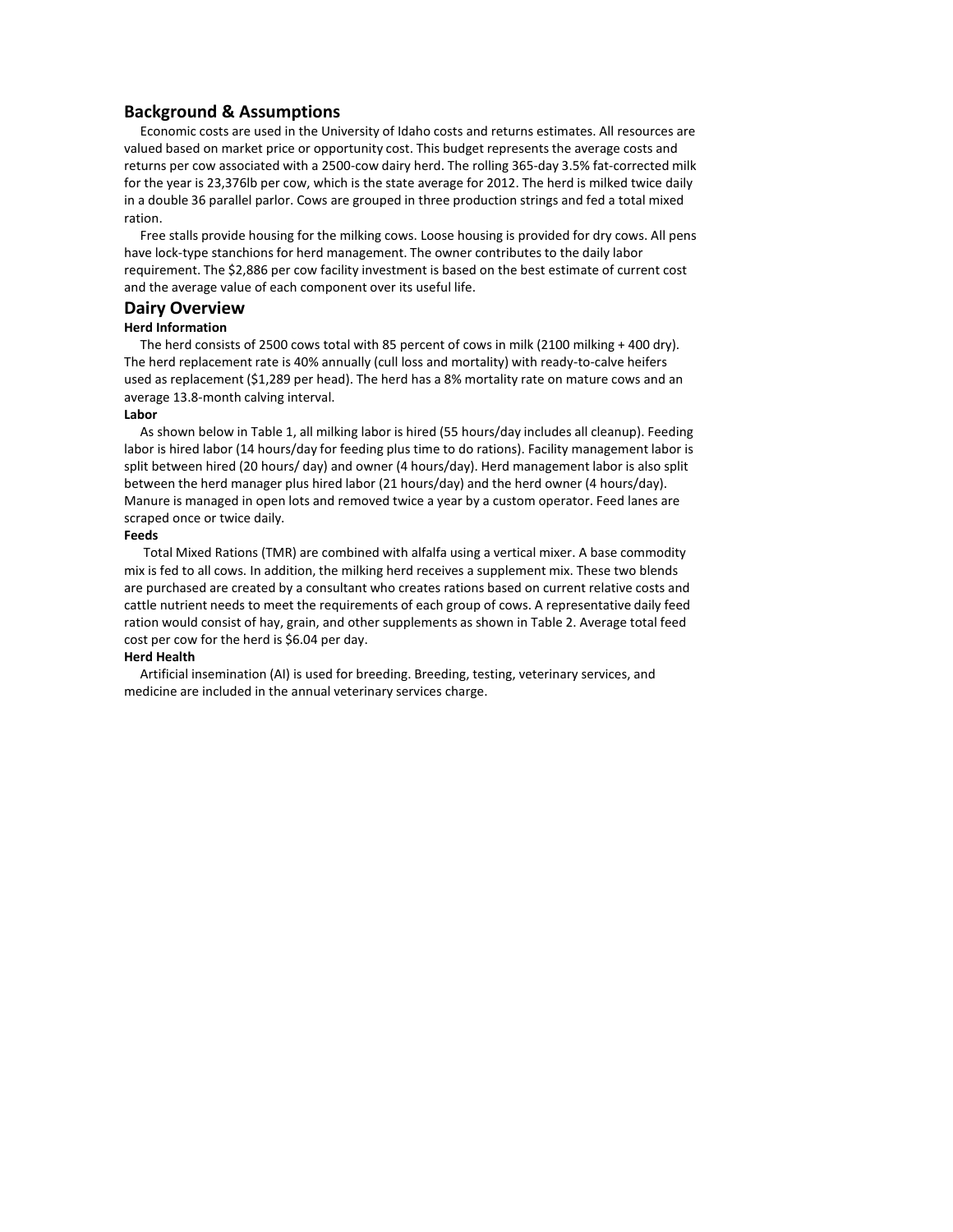|                |              | Daily (hr/herd) | Annual labor (hr/cow) |       |       |  |  |  |
|----------------|--------------|-----------------|-----------------------|-------|-------|--|--|--|
|                | <b>Hired</b> | Owner           | <b>Hired</b>          | Owner | Total |  |  |  |
|                |              |                 |                       |       |       |  |  |  |
| Milking        | 55.0         | 0.0             | 8.0                   | 0.0   | 15.4  |  |  |  |
| Feeding        | 14.0         | 0.0             | 2.0                   | 0.0   | 2.0   |  |  |  |
| Facility mgmt. | 20.0         | 4.0             | 3.0                   | 0.6   | 1.7   |  |  |  |
| Herd mgmt.     | 21.0         | 4.0             | 3.0                   | 0.6   | 3.4   |  |  |  |
| Manure mgmt.   | 0.0          | 0.0             | 0.0                   | 0.0   | 0.0   |  |  |  |
| Total          | 110.0        | 8.0             | 16.0                  | 1.2   | 17.2  |  |  |  |

**Table 1. Daily (hr/herd) and Annual (hr/head) Labor**

| <b>Table 2. Daily Feed Ration, Quantities and Costs</b> |          |                   |                    |  |  |  |  |  |  |
|---------------------------------------------------------|----------|-------------------|--------------------|--|--|--|--|--|--|
|                                                         | Quantity | Price             | Cost               |  |  |  |  |  |  |
| Feed item:                                              | lb/day   | $\frac{1}{2}$ /lb | $\frac{1}{2}$ /day |  |  |  |  |  |  |
| Alfalfa hay, dairy                                      | 12.42    | \$11.75           | \$1.46             |  |  |  |  |  |  |
| Feeder hay                                              | 3.79     | \$10.55           | \$0.40             |  |  |  |  |  |  |
| Close-up hay                                            | 0.36     | \$11.55           | \$0.04             |  |  |  |  |  |  |
| Straw                                                   | 0.39     | \$2.75            | \$0.01             |  |  |  |  |  |  |
| Corn silage (32%DM)                                     | 33.28    | \$2.00            | \$0.67             |  |  |  |  |  |  |
| Beet pulp                                               | 2.34     | \$8.00            | \$0.19             |  |  |  |  |  |  |
| Corn                                                    | 8.89     | \$12.61           | \$1.12             |  |  |  |  |  |  |
| Barley                                                  | 0.00     | \$11.50           | \$0.00             |  |  |  |  |  |  |
| Canola                                                  | 2.30     | \$15.25           | \$0.35             |  |  |  |  |  |  |
| <b>Distillers</b>                                       | 4.48     | \$12.50           | \$0.56             |  |  |  |  |  |  |
| Cottonseed                                              | 4.45     | \$17.50           | \$0.78             |  |  |  |  |  |  |
| Molasses                                                | 1.64     | \$8.25            | \$0.14             |  |  |  |  |  |  |
| Mineral, fresh cows                                     | 0.09     | \$43.75           | \$0.04             |  |  |  |  |  |  |
| Mineral, lactating cows                                 | 0.95     | \$25.75           | \$0.25             |  |  |  |  |  |  |
| Mineral, dry cows                                       | 0.03     | \$64.20           | \$0.02             |  |  |  |  |  |  |
| Mineral, close-up cows                                  | 0.06     | \$42.50           | \$0.02             |  |  |  |  |  |  |
| Total cost per day, all cows                            |          |                   | \$6.04             |  |  |  |  |  |  |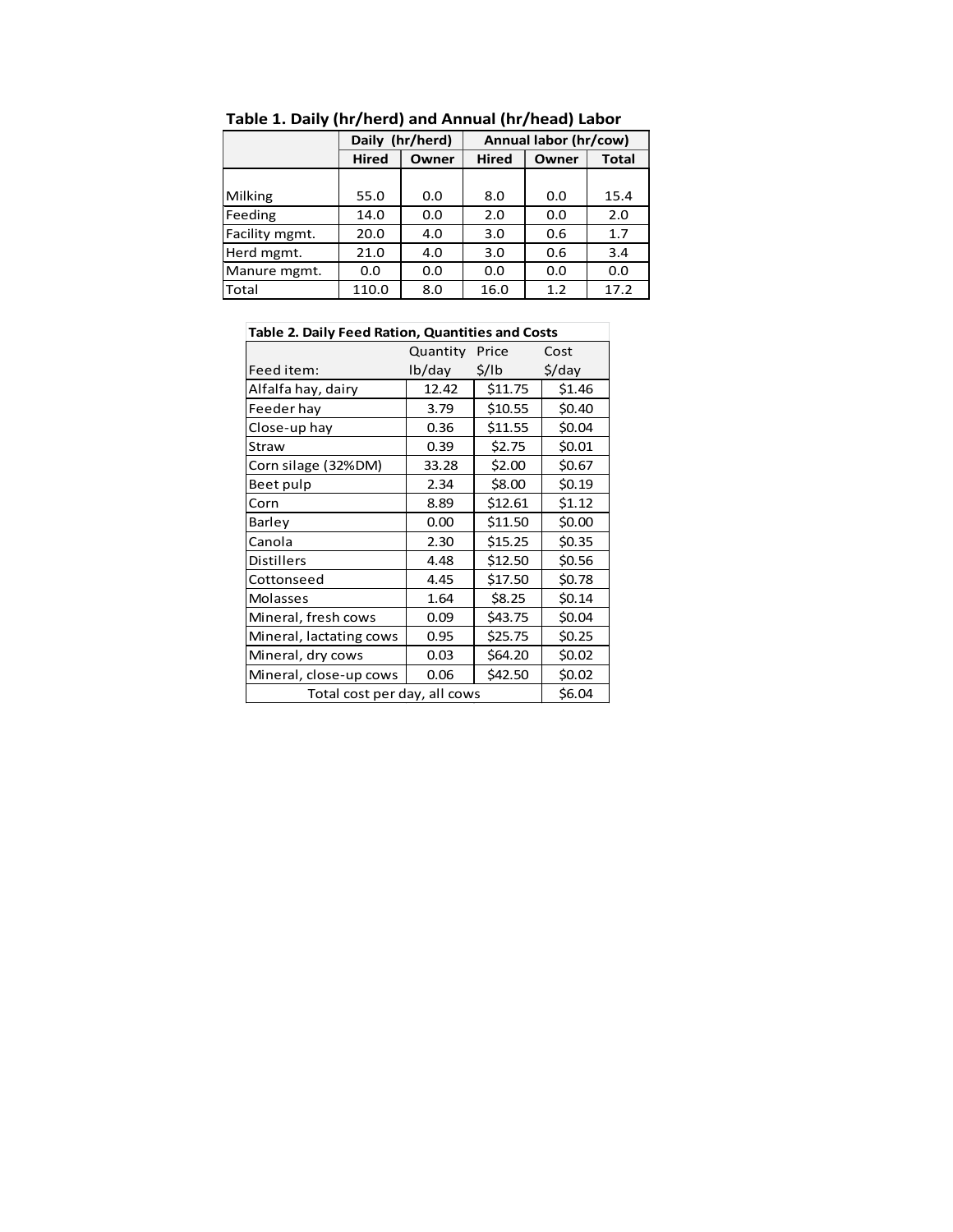# **Summary of Annual Costs and Returns for Operating a 2500-Head Free Stall Dairy in Southern Idaho, 2012 (\$/head/year)**

| Annual Milk Production (cwt/head)          | 233.76  |
|--------------------------------------------|---------|
| Milk Price (\$/cwt)                        | \$17.53 |
| Annual Milk Revenue (\$/head/year)         | \$4,098 |
| Total Revenue (\$/head/year)               | \$3,715 |
| Annual Feed Costs (\$/head/year)           | \$2,206 |
| Total Variable Costs (\$/head/year)        | \$3,384 |
| Fixed Costs (\$/head/year)                 | \$627   |
| Total Costs (\$/head/year)                 | \$4,011 |
| Returns over Variable Costs (\$/head/year) | \$330   |
| Returns over Total Costs (\$/head/year)    | $-5296$ |

*In the spreadsheet version, you can change values in red and they will be updated throughout the budget.*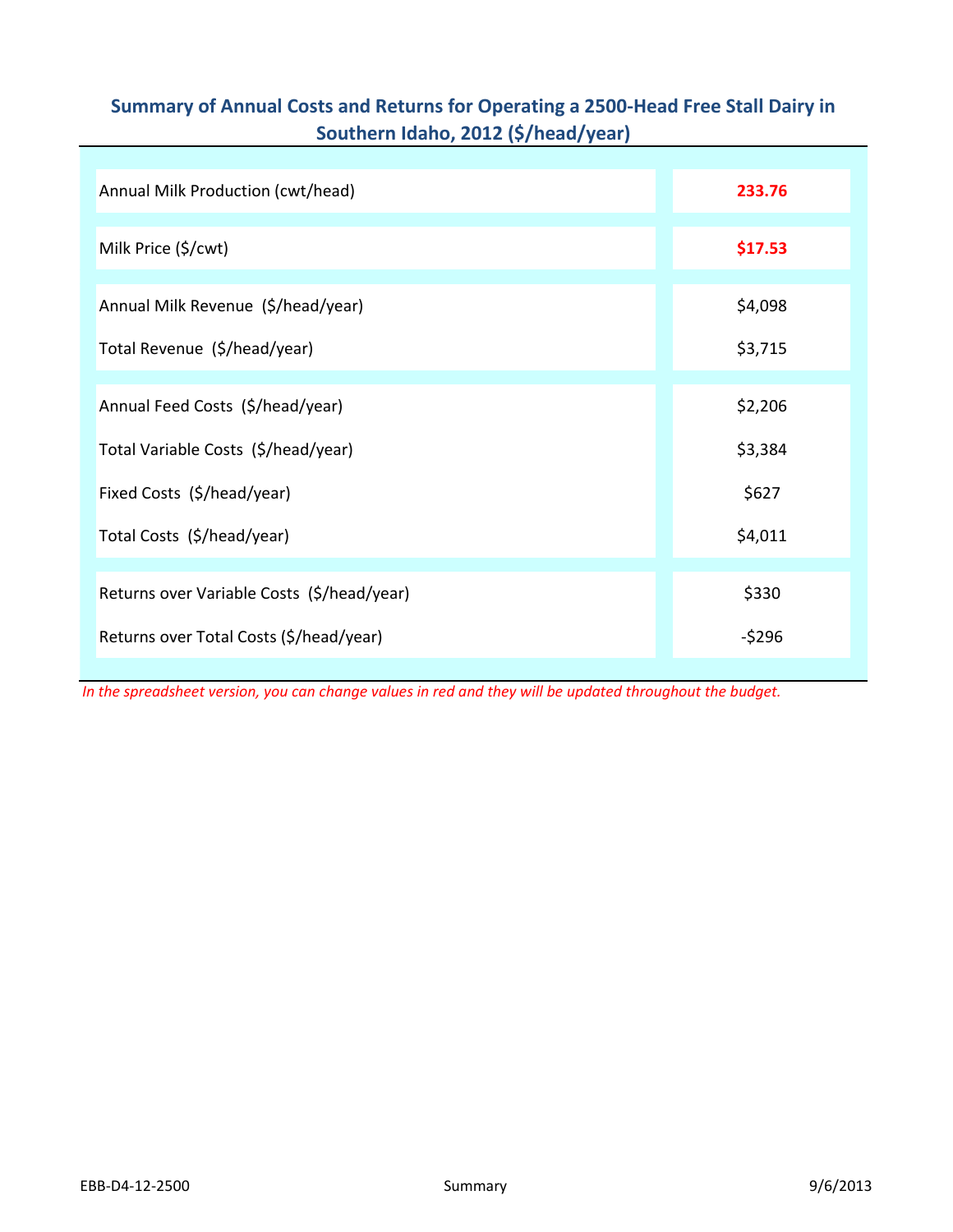## **Table 1: Annual Enterprise Budget for a 2500-Head Free Stall Dairy**

|                                                | Quantity |      | No. of       | Price or     | Value or     | Value or     | Value or |
|------------------------------------------------|----------|------|--------------|--------------|--------------|--------------|----------|
| Item                                           | Per Head | Unit | Cows         | Cost         | Cost/Dairy   | Cost/Head/Yr | Cost/Cwt |
| Income:                                        |          |      |              |              | \$9,286,459  | \$3,714.58   | \$15.89  |
| Milk                                           | 233.76   | cwt  | 2100         | \$17.53      | \$8,605,407  | \$3,442.16   | \$14.73  |
| <b>Bull Calves</b>                             | 0.51     | head | 2500         | \$120.00     | \$153,000    | \$61.20      | \$0.26   |
| <b>Heifer Calves</b>                           | 0.51     | head | 2500         | \$200.00     | \$255,000    | \$102.00     | \$0.44   |
| Cull Cows                                      | 0.30     | head | 2500         | \$364.07     | \$273,053    | \$109.22     | \$0.47   |
|                                                |          |      |              |              |              |              |          |
| <b>Operating Costs:</b><br>Feed (ton/head/yr): |          |      |              |              | \$5,514,159  | \$2,205.66   | \$9.44   |
| Alfalfa hay, dairy                             | 2.27     | head | 2500         | \$235.00     | \$1,331,858  | \$532.74     | \$2.28   |
| Feeder hay                                     | 0.69     | head | 2500         | \$211.00     | \$364,768    | \$145.91     | \$0.62   |
| Close-up hay                                   | 0.07     | head | 2500         | \$231.00     | \$38,425     | \$15.37      | \$0.07   |
| Straw                                          | 0.07     | head | 2500         | \$55.00      | \$9,802      | \$3.92       | \$0.02   |
| Corn silage (32%DM)                            | 6.07     | head | 2500         | \$40.00      | \$607,288    | \$242.92     | \$1.04   |
| Beet pulp                                      | 0.43     | head | 2500         | \$160.00     | \$171,094    | \$68.44      | \$0.29   |
| Corn                                           | 1.62     | head | 2500         | \$252.20     | \$1,023,460  | \$409.38     | \$1.75   |
| Barley                                         | 0.00     |      |              | \$230.00     | \$0          | \$0.00       | \$0.00   |
|                                                | 0.42     | head | 2500         | \$305.00     | \$319,878    | \$127.95     | \$0.55   |
| Canola                                         |          | head | 2500         |              |              |              |          |
| <b>Distillers</b>                              | 0.82     | head | 2500         | \$250.00     | \$510,935    | \$204.37     | \$0.87   |
| Cottonseed                                     | 0.81     | head | 2500         | \$350.00     | \$711,108    | \$284.44     | \$1.22   |
| Molasses                                       | 0.30     | head | 2500         | \$165.00     | \$123,508    | \$49.40      | \$0.21   |
| Mineral, fresh cows                            | 0.02     | head | 2500         | \$875.00     | \$36,387     | \$14.55      | \$0.06   |
| Mineral, lactating cows                        | 0.17     | head | 2500         | \$515.00     | \$223,955    | \$89.58      | \$0.38   |
| Mineral, dry cows                              | 0.01     | head | 2500         | \$1,284.00   | \$19,070     | \$7.63       | \$0.03   |
| Mineral, close-up cows                         | 0.01     | head | 2500         | \$850.00     | \$22,622     | \$9.05       | \$0.04   |
| Other costs:                                   |          |      |              |              | \$2,946,443  | \$1,179      | \$5.04   |
| Labor, including fringe costs                  | 1.00     | head | 2500         | \$361.93     | \$904,825    | \$361.93     | \$1.55   |
| Herd replacement costs                         | 1.00     | head | 2500         | \$205.00     | \$512,500    | \$205.00     | \$0.88   |
| Veterinary, breeding, testing                  | 1.00     | head | 2500         | \$73.13      | \$182,825    | \$73.13      | \$0.31   |
| <b>Supplies</b>                                | 1.00     | head | 2500         | \$229.21     | \$573,025    | \$229.21     | \$0.98   |
| Repairs and maintenance                        | 1.00     | head | 2500         | \$72.10      | \$180,250    | \$72.10      | \$0.31   |
| Utilities                                      | 1.00     | head | 2500         | \$39.18      | \$97,950     | \$39.18      | \$0.17   |
| Milk hauling                                   | 1.00     | head | 2500         | \$64.94      | \$162,350    | \$64.94      | \$0.28   |
| State & association charges                    | 1.00     | head | 2500         | \$36.63      | \$91,575     | \$36.63      | \$0.16   |
| Miscellaneous (fuel, insur., etc.)             | 1.00     | head | 2500         | \$62.95      | \$157,375    | \$62.95      | \$0.27   |
| Interest (2 mos. Average use)                  | 0.17     | \$   | \$8,376,834  | \$0.06       | \$83,768     | \$33.51      | \$0.14   |
|                                                |          |      |              |              |              |              |          |
| <b>Total Operating Costs</b>                   |          |      |              |              | \$8,460,602  | \$3,384.24   | \$14.48  |
|                                                |          |      |              |              |              |              |          |
| <b>Net Returns Above Variable Costs</b>        |          |      |              |              | \$825,857    | \$330.34     | \$1.41   |
| <b>Fixed Costs:</b>                            |          |      |              |              | \$1,566,949  | \$626.78     | \$2.68   |
| Capital recovery*                              | 1.00     | head | 2500         | \$529.09     | \$1,322,721  | \$529.09     | \$2.26   |
| Insurance*                                     | 1.00     | herd | 1            | \$32,712.56  | \$32,713     | \$13.09      | \$0.06   |
| Overhead (2.5% Oper Costs)                     | 1.00     | herd | $\mathbf{1}$ | \$211,515.05 | \$211,515    | \$84.61      | \$0.36   |
| *See Table 2.                                  |          |      |              |              |              |              |          |
| <b>Total Costs (Operating and Fixed)</b>       |          |      |              |              | \$10,027,551 | \$4,011.02   | \$17.16  |
|                                                |          |      |              |              |              |              |          |
| <b>Net Returns Above Total Costs</b>           |          |      |              |              | $-5741,091$  | $-$296.44$   | $-$1.27$ |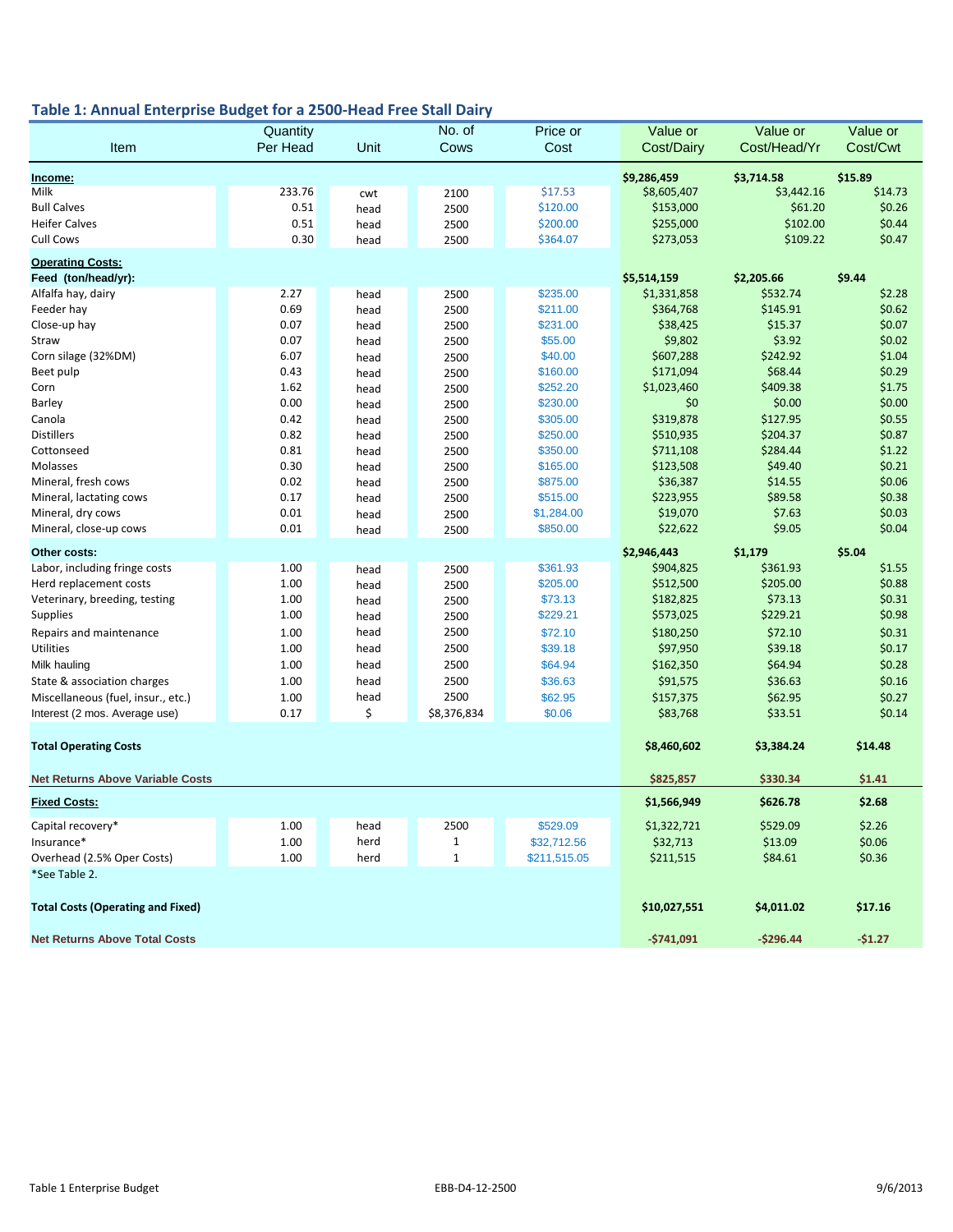## **Breakeven Price and Yield**

The first breakeven analysis below presents breakeven milk prices (\$/cwt) that will cover operating costs, ownership costs, and total costs for the base yield in the enterprise budget above, as well as for milk yields that are 10% above and below the base yield. The second breakeven analysis below presents breakeven yields that will cover operating costs, ownership costs, and total costs for the base price in the enterprise budget above, as well as for milk prices that are 10% above and below the base yield. In the spreadsheet version (Excel), you can change the numbers in the percentages in the orange cells and all values will be updated. Costs, prices, and yields in this breakeven table are all linked to values in the budget above, so any changes in the budgetswill be automatically updated in these breakeven analyses.

| Breakeven Milk Prices (\$/cwt): |          |              |          |          |  |  |  |  |  |  |  |  |
|---------------------------------|----------|--------------|----------|----------|--|--|--|--|--|--|--|--|
|                                 |          | Base         |          |          |  |  |  |  |  |  |  |  |
|                                 | Less:    | Yield        | Plus:    | Plus:    |  |  |  |  |  |  |  |  |
|                                 | 10%      | (cwt/hd/yr): | 10%      | 10%      |  |  |  |  |  |  |  |  |
|                                 | \$210.38 | \$233.76     | \$257.14 | \$282.85 |  |  |  |  |  |  |  |  |
| <b>Operating Cost Breakeven</b> | \$16.09  | \$14.48      | \$13.16  | \$11.96  |  |  |  |  |  |  |  |  |
| <b>Ownership Cost Breakeven</b> | \$2.98   | \$2.68       | \$2.44   | \$2.22   |  |  |  |  |  |  |  |  |
| <b>Total Cost Breakeven</b>     | \$19.07  | \$17.16      | \$15.60  | \$14.18  |  |  |  |  |  |  |  |  |
|                                 |          |              |          |          |  |  |  |  |  |  |  |  |

## **Breakeven Yields (cwt/hd/year):**

|                                 |         | <b>Base</b> |         |         |
|---------------------------------|---------|-------------|---------|---------|
|                                 | Less:   | Price       | Plus:   | Plus:   |
|                                 | 10%     | $(S/cwt)$ : | 10%     | 10%     |
|                                 | \$15.78 | \$17.53     | \$19.28 | \$21.21 |
| <b>Operating Cost Breakeven</b> | 214.5   | 193.1       | 175.5   | 159.5   |
| <b>Ownership Cost Breakeven</b> | 39.7    | 35.8        | 32.5    | 29.5    |
| <b>Total Cost Breakeven</b>     | 254.2   | 228.8       | 208.0   | 189.1   |
|                                 |         |             |         |         |

These tables are also available for you to modify in a spreadsheet version: [http://www.cals.uidaho.edu/aers/LivestockEBB2010/EBBD4102500.xlsx](http://www.cals.uidaho.edu/aers/LivestockEBB2010/EBBD5105000.xlsx)

The Authors - Kathleen Painter is a farm and ranch economics specialist in the University of Idaho Department of Agricultural Economics and Rural Sociology, Moscow. C. Wilson Gray is an Extension agricultural economist in the UI District III Extension Office.

Issued in furtherance of cooperative extension work in agriculture and home economics, Acts of May 8 and June 30, 1914, in cooperation with the U.S. Department of Agriculture, Charlotte Eberlein, Director of Cooperative Extension System, University of Idaho, Moscow, Idaho 83843. The University of Idaho provides equal opportunity in education and employment on the basis of race, color, religion, national origin, gender, age disability, or status as a Vietnam-era veteran, as required by state and federal laws.

06-13 (revised) http://web.cals.uidaho.edu/idahoagbiz/enterprise-budgets/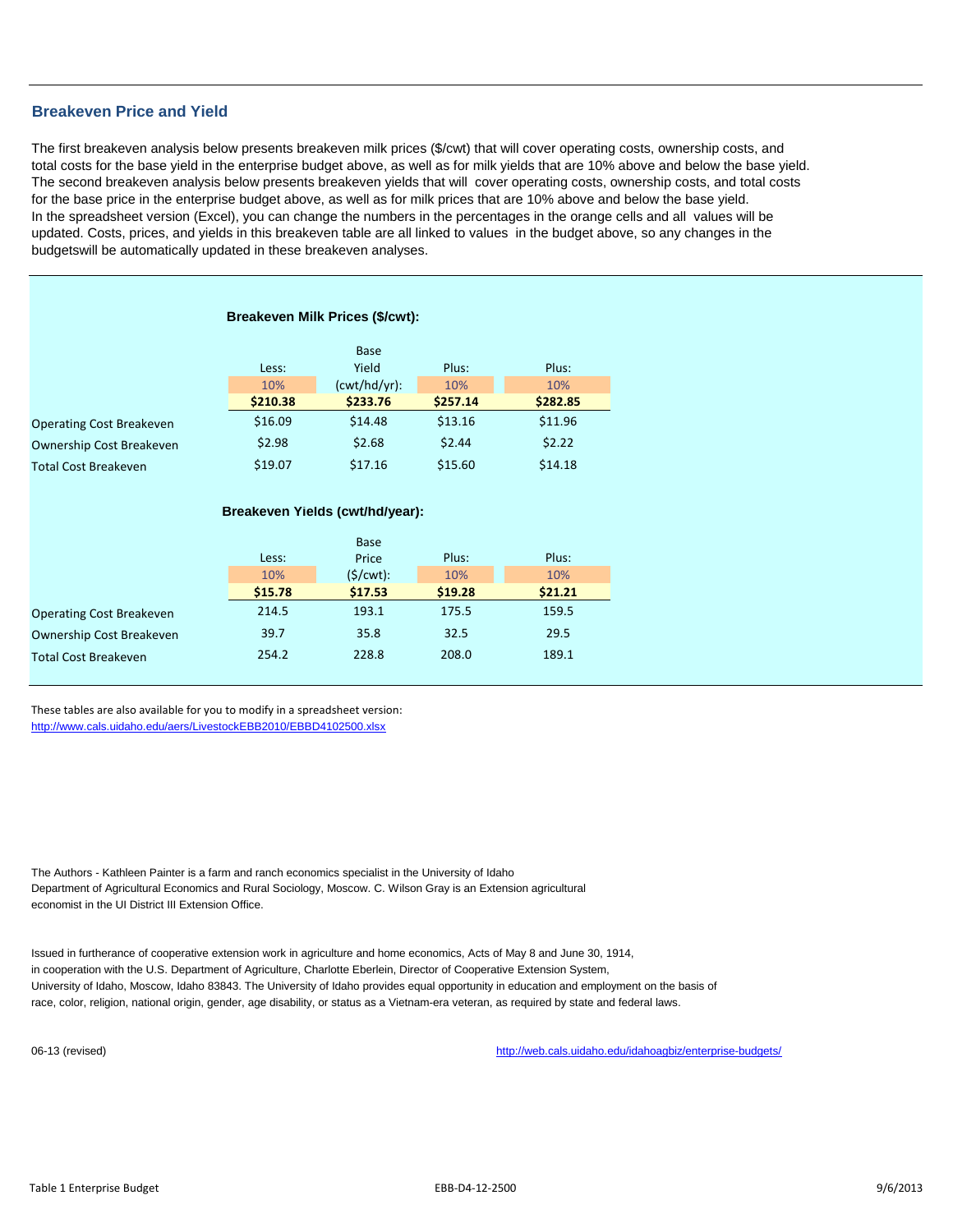## **Table 2. Capital Costs for 2500-Head Free Stall Dairy in Southern Idaho**

| Item                                                                | Quantity<br>Per Dairy        | Unit           | Price or<br>Cost      | Value or<br>Cost           |
|---------------------------------------------------------------------|------------------------------|----------------|-----------------------|----------------------------|
| <b>Initial Capital Outlays:</b>                                     |                              |                |                       |                            |
| Cattle:<br>Initial cow purchase                                     | 2,500                        | hd             | \$1,225               | \$3,062,500<br>\$3,062,500 |
| Land:                                                               |                              |                |                       | \$1,787,500                |
| Land purchase                                                       | 150                          | ac             | \$4,000               | \$600,000                  |
| Site Prep: Permits, well, roads                                     | 2,500                        | hd             | \$475                 | \$1,187,500                |
| <b>Feeding Facilities:</b>                                          | $\mathbf{1}$                 |                |                       | \$211,710                  |
| <b>Scales</b>                                                       | $\mathbf{1}$                 | farm           | \$100,000             | \$100,000                  |
| Commodity shed, 7 bays                                              | $\mathbf{1}$                 | farm           | \$105,000             | \$105,000                  |
| Hay storage (1,200 tons)                                            | 2<br>3                       | farm           | \$2,680               | \$5,360                    |
| Hay tarps, 50' x 50'                                                |                              | stack          | \$450                 | \$1,350                    |
| <b>Freestall Barn</b>                                               |                              |                |                       | \$3,750,000                |
| Stalls, in 5 barns, 525' x 210'                                     | 2,500                        | stall          | \$1,500               | \$3,750,000                |
| <b>Milking Barn</b>                                                 |                              |                |                       | \$1,181,000                |
| <b>Building</b>                                                     | 3,500                        | sq ft          | \$70                  | \$245,000                  |
| Double 36 parallel stalls                                           | 72                           | stall          | \$13,000              | \$936,000                  |
| <b>Hospital Barn</b>                                                |                              |                |                       | \$226,000                  |
| <b>Building</b><br>Double 6 parallel stalls                         | 1,000<br>12                  | sq ft<br>stall | \$70<br>\$13,000      | \$70,000<br>\$156,000      |
|                                                                     |                              |                |                       |                            |
| <b>Machinery:</b>                                                   |                              |                |                       | \$1,208,503                |
| Generator<br>Farm pickups, new                                      | $\mathbf 1$<br>$\mathbf{1}$  | farm<br>farm   | \$45,000<br>\$40,000  | \$45,000<br>\$40,000       |
| Farm pickups, used                                                  | $\mathbf{1}$                 | farm           | \$20,000              | \$20,000                   |
| 4-wheelers                                                          | 1                            | farm           | \$6,000               | \$6,000                    |
| 10-wheel truck (manure removal)                                     | $\overline{2}$               | farm           | \$60,000              | \$120,000                  |
| Tractor-125 HP                                                      | $\mathbf{1}$                 | farm           | \$95,000              | \$95,000                   |
| Tractor-75 HP<br>Tractor-60 HP                                      | $\mathbf{1}$<br>$\mathbf{1}$ | farm<br>farm   | \$55,000<br>\$41,000  | \$55,000<br>\$41,000       |
| Straw Spreader                                                      | $\overline{2}$               | farm           | \$35,000              | \$70,000                   |
| Loaders, used                                                       | 2                            | farm           | \$74,000              | \$148,000                  |
| Skid steer loader                                                   | 2                            | farm           | \$35,000              | \$70,000                   |
| Telehandler loader                                                  | $\mathbf{1}$                 | farm           | \$50,000              | \$50,000                   |
| Semis, with feedbox mixers, new<br>Semis, with feedbox mixers, used | 1<br>1                       | farm<br>farm   | \$125,000<br>\$95,000 | \$125,000<br>\$95,000      |
| Dump truck                                                          | 2                            | farm           | \$16,188              | \$32,376                   |
| Vacuum tank                                                         | 1                            | farm           | \$64,500              | \$64,500                   |
| Backhoe                                                             | 1                            | farm           | \$45,000              | \$45,000                   |
| Boxscraper                                                          | 1<br>1                       | farm           | \$3,000<br>\$9,127    | \$3,000<br>\$9,127         |
| Brush hog, 10'<br>Gooseneck trailer, 28'                            | 1                            | farm<br>farm   | \$24,500              | \$24,500                   |
| Miscellaneous                                                       | 1                            | farm           | \$50,000              | \$50,000                   |
| Insurance:                                                          |                              |                |                       |                            |
| Insur., facilities @ \$5 per \$1,000                                | $\mathbf 1$                  | farm           | \$26,844              | \$32,713<br>\$26,844       |
| Insur., machinery, @ \$4 per \$1,000                                | $\mathbf{1}$                 | farm           | \$4,834.01            | \$4,834                    |
| Liability Insur. (\$1 million coverage)                             | 1                            | farm           | \$1,035               | \$1,035                    |
| <b>Total Capital Costs</b>                                          |                              |                |                       | \$11,459,926               |
| Capital Costs per Head                                              |                              |                |                       | \$4,584                    |
|                                                                     |                              |                |                       |                            |
| Average Capital Costs (Purchase - Salvage Value)/2                  |                              |                |                       | \$5,621,235                |
| Average Capital Costs per Head                                      |                              |                |                       | \$2,248                    |
| <b>Total Capital Recovery Costs</b>                                 |                              |                |                       | \$1,322,721                |
| Capital Recovery Costs per Head                                     |                              |                |                       | \$529                      |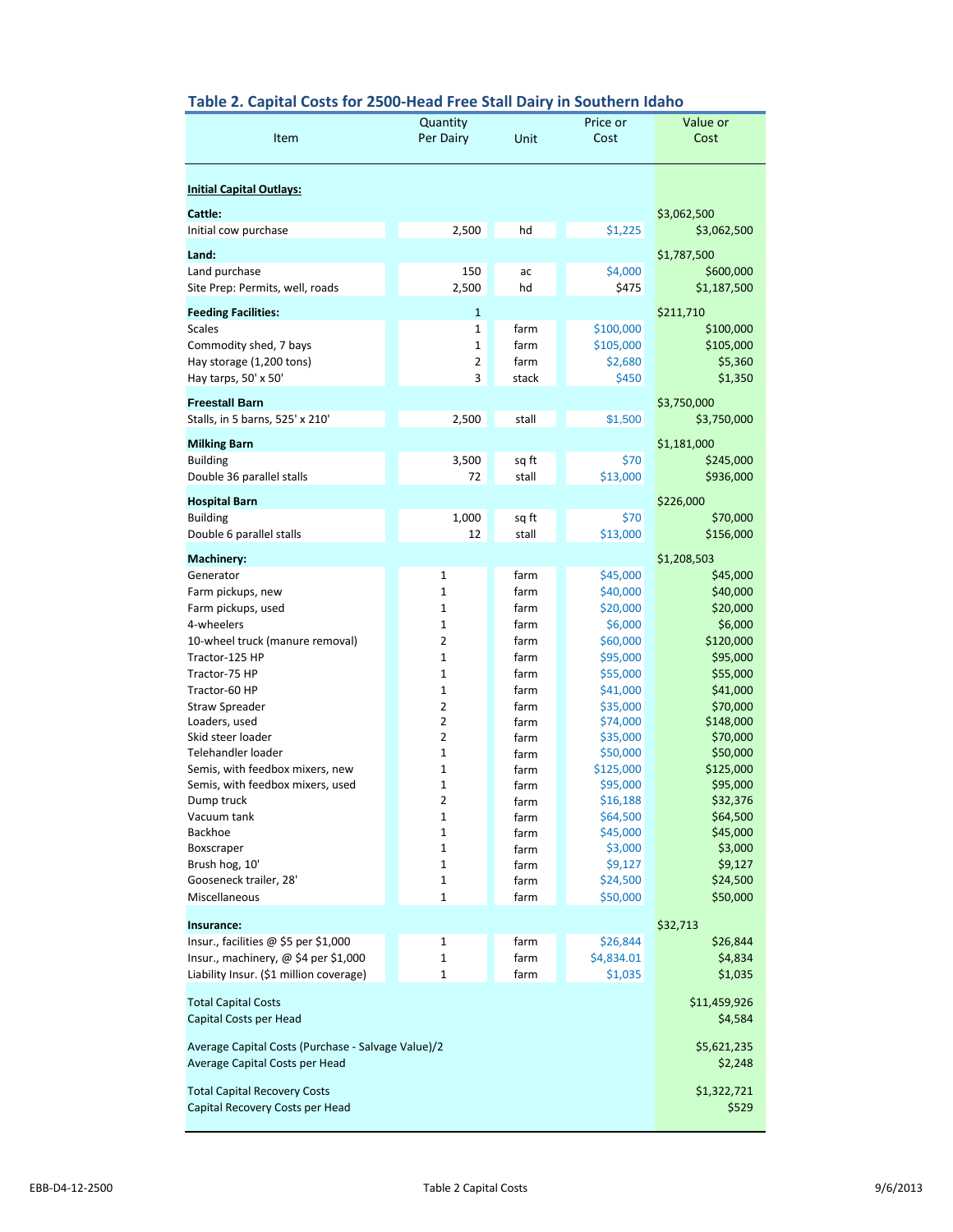|                                        | Jan       | Feb       | Mar       | Apr       | May       | Jun       | Jul       | Aug       | <b>Sep</b> | Oct       | <b>Nov</b> | <b>Dec</b> | <b>Total</b> |
|----------------------------------------|-----------|-----------|-----------|-----------|-----------|-----------|-----------|-----------|------------|-----------|------------|------------|--------------|
| <b>Production:</b>                     |           |           |           |           |           |           |           |           |            |           |            |            |              |
| <b>Milk</b>                            | \$656,719 | \$656,719 | \$656,719 | \$656,719 | \$656,719 | \$656,719 | \$656,719 | \$656,719 | \$656,719  | \$656,719 | \$656,719  | \$656,719  | \$7,880,622  |
| <b>Bull Calves</b>                     | \$1,972   | \$1,972   | \$1,972   | \$1,972   | \$1,972   | \$1,972   | \$1,972   | \$1,972   | \$1,972    | \$1,972   | \$1,972    | \$1,972    | \$23,658     |
| <b>Heifer Calves</b>                   | \$7,323   | \$7,323   | \$7,323   | \$7,323   | \$7,323   | \$7,323   | \$7,323   | \$7,323   | \$7,323    | \$7,323   | \$7,323    | \$7,323    | \$87,876     |
| <b>Cull Cows</b>                       | \$5,873   | \$5,873   | \$5,873   | \$5,873   | \$5,873   | \$5,873   | \$5,873   | \$5,873   | \$5,873    | \$5,873   | \$5,873    | \$5,873    | \$70,476     |
| <b>Total Receipts</b>                  | \$671,886 | \$671,886 | \$671,886 | \$671,886 | \$671,886 | \$671,886 | \$671,886 | \$671,886 | \$671,886  | \$671,886 | \$671,886  | \$671,886  | \$8,062,632  |
|                                        |           |           |           |           |           |           |           |           |            |           |            |            |              |
| <b>Operating Inputs:</b>               |           |           |           |           |           |           |           |           |            |           |            |            |              |
| Alfalfa hay, dairy                     | \$70,844  | \$70,844  | \$70,844  | \$70,844  | \$70,844  | \$70,844  | \$70,844  | \$70,844  | \$70,844   | \$70,844  | \$70,844   | \$70,844   | \$850,122    |
| <b>Feeder hay</b>                      | \$12,246  | \$12,246  | \$12,246  | \$12,246  | \$12,246  | \$12,246  | \$12,246  | \$12,246  | \$12,246   | \$12,246  | \$12,246   | \$12,246   | \$146,946    |
| Close-up hay                           | \$1,663   | \$1,663   | \$1,663   | \$1,663   | \$1,663   | \$1,663   | \$1,663   | \$1,663   | \$1,663    | \$1,663   | \$1,663    | \$1,663    | \$19,956     |
| <b>Straw</b>                           | \$817     | \$817     | \$817     | \$817     | \$817     | \$817     | \$817     | \$817     | \$817      | \$817     | \$817      | \$817      | \$9,804      |
| Corn silage (32%DM)                    | \$44,282  | \$44,282  | \$44,282  | \$44,282  | \$44,282  | \$44,282  | \$44,282  | \$44,282  | \$44,282   | \$44,282  | \$44,282   | \$44,282   | \$531,378    |
| <b>Beet pulp</b>                       | \$11,585  | \$11,585  | \$11,585  | \$11,585  | \$11,585  | \$11,585  | \$11,585  | \$11,585  | \$11,585   | \$11,585  | \$11,585   | \$11,585   | \$139,014    |
| Corn                                   | \$64,930  | \$64,930  | \$64,930  | \$64,930  | \$64,930  | \$64,930  | \$64,930  | \$64,930  | \$64,930   | \$64,930  | \$64,930   | \$64,930   | \$779,154    |
| <b>Barley</b>                          |           |           |           |           |           |           |           |           |            |           |            |            |              |
| Canola                                 | \$21,413  | \$21,413  | \$21,413  | \$21,413  | \$21,413  | \$21,413  | \$21,413  | \$21,413  | \$21,413   | \$21,413  | \$21,413   | \$21,413   | \$256,956    |
| <b>Distillers</b>                      | \$28,101  | \$28,101  | \$28,101  | \$28,101  | \$28,101  | \$28,101  | \$28,101  | \$28,101  | \$28,101   | \$28,101  | \$28,101   | \$28,101   | \$337,212    |
| <b>Cottonseed</b>                      | \$44,021  | \$44,021  | \$44,021  | \$44,021  | \$44,021  | \$44,021  | \$44,021  | \$44,021  | \$44,021   | \$44,021  | \$44,021   | \$44,021   | \$528,246    |
| <b>Molasses</b>                        | \$9,669   | \$9,669   | \$9,669   | \$9,669   | \$9,669   | \$9,669   | \$9,669   | \$9,669   | \$9,669    | \$9,669   | \$9,669    | \$9,669    | \$116,028    |
| Mineral, fresh cows                    | \$3,032   | \$3,032   | \$3,032   | \$3,032   | \$3,032   | \$3,032   | \$3,032   | \$3,032   | \$3,032    | \$3,032   | \$3,032    | \$3,032    | \$36,384     |
| Mineral, lactating cows                | \$18,664  | \$18,664  | \$18,664  | \$18,664  | \$18,664  | \$18,664  | \$18,664  | \$18,664  | \$18,664   | \$18,664  | \$18,664   | \$18,664   | \$223,962    |
| Mineral, dry cows                      | \$1,592   | \$1,592   | \$1,592   | \$1,592   | \$1,592   | \$1,592   | \$1,592   | \$1,592   | \$1,592    | \$1,592   | \$1,592    | \$1,592    | \$19,104     |
| Mineral, close-up cows                 | \$1,887   | \$1,887   | \$1,887   | \$1,887   | \$1,887   | \$1,887   | \$1,887   | \$1,887   | \$1,887    | \$1,887   | \$1,887    | \$1,887    | \$22,644     |
| <b>Supplies</b>                        | \$35,626  | \$35,626  | \$35,626  | \$35,626  | \$35,626  | \$35,626  | \$35,626  | \$35,626  | \$35,626   | \$35,626  | \$35,626   | \$35,626   | \$427,506    |
| <b>Utilities</b>                       | \$11,250  | \$11,250  | \$11,250  | \$11,250  | \$11,250  | \$11,250  | \$11,250  | \$11,250  | \$11,250   | \$11,250  | \$11,250   | \$11,250   | \$135,000    |
| Labor, including fringe costs          | \$74,793  | \$74,793  | \$74,793  | \$74,793  | \$74,793  | \$74,793  | \$74,793  | \$74,793  | \$74,793   | \$74,793  | \$74,793   | \$74,793   | \$897,510    |
| <b>Herd replacement costs</b>          | \$59,792  | \$59,792  | \$59,792  | \$59,792  | \$59,792  | \$59,792  | \$59,792  | \$59,792  | \$59,792   | \$59,792  | \$59,792   | \$59,792   | \$717,504    |
| <b>Repairs &amp; maintenance</b>       | \$30,625  | \$30,625  | \$30,625  | \$30,625  | \$30,625  | \$30,625  | \$30,625  | \$30,625  | \$30,625   | \$30,625  | \$30,625   | \$30,625   | \$367,500    |
| <b>Milk hauling</b>                    | \$12,709  | \$12,709  | \$12,709  | \$12,709  | \$12,709  | \$12,709  | \$12,709  | \$12,709  | \$12,709   | \$12,709  | \$12,709   | \$12,709   | \$152,502    |
| <b>State &amp; association charges</b> | \$10,417  | \$10,417  | \$10,417  | \$10,417  | \$10,417  | \$10,417  | \$10,417  | \$10,417  | \$10,417   | \$10,417  | \$10,417   | \$10,417   | \$125,004    |
| Misc. (fuel, insur., etc.)             | \$33,334  | \$33,334  | \$33,334  | \$33,334  | \$33,334  | \$33,334  | \$33,334  | \$33,334  | \$33,334   | \$33,334  | \$33,334   | \$33,334   | \$400,002    |
| Interest                               | \$24,375  | \$24,375  | \$24,375  | \$24,375  | \$24,375  | \$24,375  | \$24,375  | \$24,375  | \$24,375   | \$24,375  | \$24,375   | \$24,375   | \$292,500    |
| <b>Veterinary Medicine</b>             | \$18,125  | \$18,125  | \$18,125  | \$18,125  | \$18,125  | \$18,125  | \$18,125  | \$18,125  | \$18,125   | \$18,125  | \$18,125   | \$18,125   | \$217,500    |
| Machinery (Fuel, Lube, Repair)         | \$2,501   | \$2,501   | \$2,501   | \$2,501   | \$2,501   | \$2,501   | \$2,501   | \$2,501   | \$2,501    | \$2,501   | \$2,501    | \$2,513    | \$30,024     |
| <b>Vehicles (Fuel and Repair)</b>      | \$1,497   | \$1,497   | \$1,497   | \$1,497   | \$1,497   | \$1,497   | \$1,497   | \$1,497   | \$1,497    | \$1,497   | \$1,497    | \$1,504    | \$17,965     |
| <b>Equipment (Repair)</b>              | \$305     | \$305     | \$305     | \$305     | \$305     | \$305     | \$305     | \$305     | \$305      | \$305     | \$305      | \$305      | \$3,654      |
| Housing, Improvements (Repair)         | \$10,668  | \$10,668  | \$10,668  | \$10,668  | \$10,668  | \$10,668  | \$10,668  | \$10,668  | \$10,668   | \$10,668  | \$10,668   | \$10,719   | \$128,061    |
| <b>Taxes and Insurance</b>             | \$45,676  | \$0       | \$0       | \$0       | \$0       | \$0       | \$0       | \$0       | \$0        | \$0       | \$0        | \$0        | \$45,676     |
| <b>Total</b>                           | \$706,432 | \$660,756 | \$660,756 | \$660,756 | \$660,756 | \$660,756 | \$660,756 | \$660,756 | \$660,756  | \$660,756 | \$660,756  | \$660,826  | \$7,974,818  |

# **Table 3: Monthly Summary of Returns and Expenses for a 2500-Head Free Stall Dairy in Southern Idaho**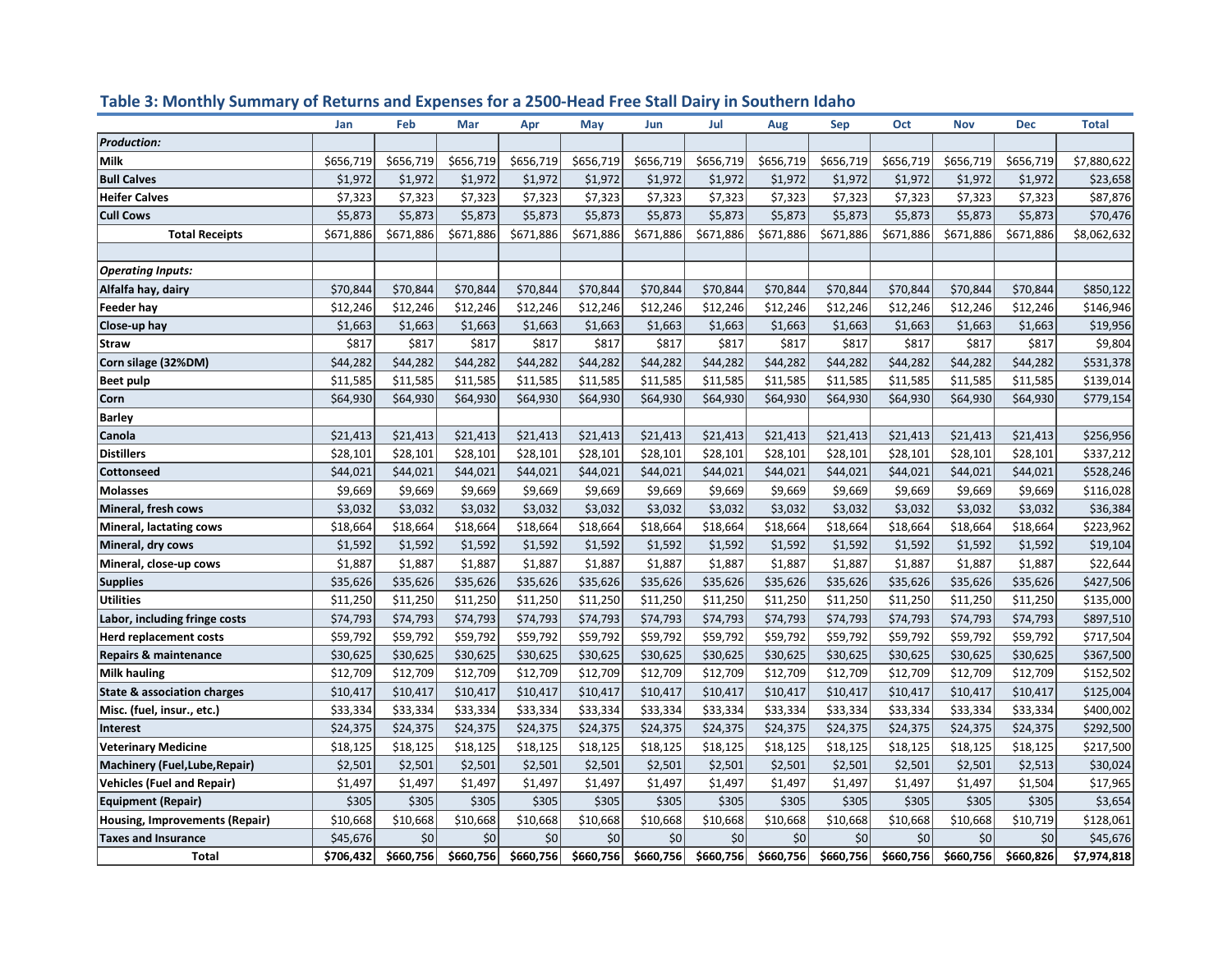|                         | Jan         | Feb            | Mar         | Apr          | May          | Jun            | Jul          | Aug            | <b>Sep</b>     | Oct  | <b>Nov</b>   | <b>Dec</b>     | <b>Total</b> |
|-------------------------|-------------|----------------|-------------|--------------|--------------|----------------|--------------|----------------|----------------|------|--------------|----------------|--------------|
| Feed (tons):            |             |                |             |              |              |                |              |                |                |      |              |                |              |
| Alfalfa hay, dairy      | 473         | 473            | 473         | 473          | 473          | 473            | 473          | 473            | 473            | 473  | 473          | 473            | 5670         |
| Feeder hay              | 144         | 144            | 144         | 144          | 144          | 144            | 144          | 144            | 144            | 144  | 144          | 144            | 1728         |
| Close-up hay            | 14          | 14             | 14          | 14           | 14           | 14             | 14           | 14             | 14             | 14   | 14           | 14             | 168          |
| Straw                   | 15          | 15             | 15          | 15           | 15           | 15             | 15           | 15             | 15             | 15   | 15           | 15             | 180          |
| Corn silage (32%DM)     | 1265        | 1265           | 1265        | 1265         | 1265         | 1265           | 1265         | 1265           | 1265           | 1265 | 1265         | 1265           | 15180        |
| <b>Beet pulp</b>        | 89          | 89             | 89          | 89           | 89           | 89             | 89           | 89             | 89             | 89   | 89           | 89             | 1068         |
| <b>Corn</b>             | 338         | 338            | 338         | 338          | 338          | 338            | 338          | 338            | 338            | 338  | 338          | 338            | 4056         |
| <b>Barley</b>           | $\mathbf 0$ | $\mathbf 0$    | $\mathbf 0$ | 0            | $\mathbf 0$  | 0              | $\mathbf 0$  | 0              | $\mathbf 0$    | 0    | $\mathbf 0$  | $\mathbf 0$    | 0            |
| Canola                  | 88          | 88             | 88          | 88           | 88           | 88             | 88           | 88             | 88             | 88   | 88           | 88             | 1050         |
| <b>Distillers</b>       | 171         | 171            | 171         | 171          | 171          | 171            | 171          | 171            | 171            | 171  | 171          | 171            | 2046         |
| <b>Cottonseed</b>       | 170         | 170            | 170         | 170          | 170          | 170            | 170          | 170            | 170            | 170  | 170          | 170            | 2034         |
| Molasses                | 63          | 63             | 63          | 63           | 63           | 63             | 63           | 63             | 63             | 63   | 63           | 63             | 750          |
| Mineral, fresh cows     | 4           | $\overline{4}$ | 4           | 4            | 4            | $\overline{4}$ | 4            | $\overline{4}$ | $\overline{4}$ | 4    | 4            | 4              | 42           |
| Mineral, lactating cows | 36          | 36             | 36          | 36           | 36           | 36             | 36           | 36             | 36             | 36   | 36           | 36             | 432          |
| Mineral, dry cows       |             | $\mathbf{1}$   | 1           | $\mathbf{1}$ | $\mathbf{1}$ | $\mathbf{1}$   | $\mathbf{1}$ | $\mathbf{1}$   | $\mathbf{1}$   | 1    | $\mathbf{1}$ |                | 12           |
| Mineral, close-up cows  | 2           | 2              | 2           | 2            | 2            | 2              | 2            | 2              | $\overline{2}$ | 2    | 2            | $\overline{2}$ | 24           |

# **Table 4: Monthly Feed Requirements (tons) for a 2500-Head Free Stall Dairy in Southern Idaho**